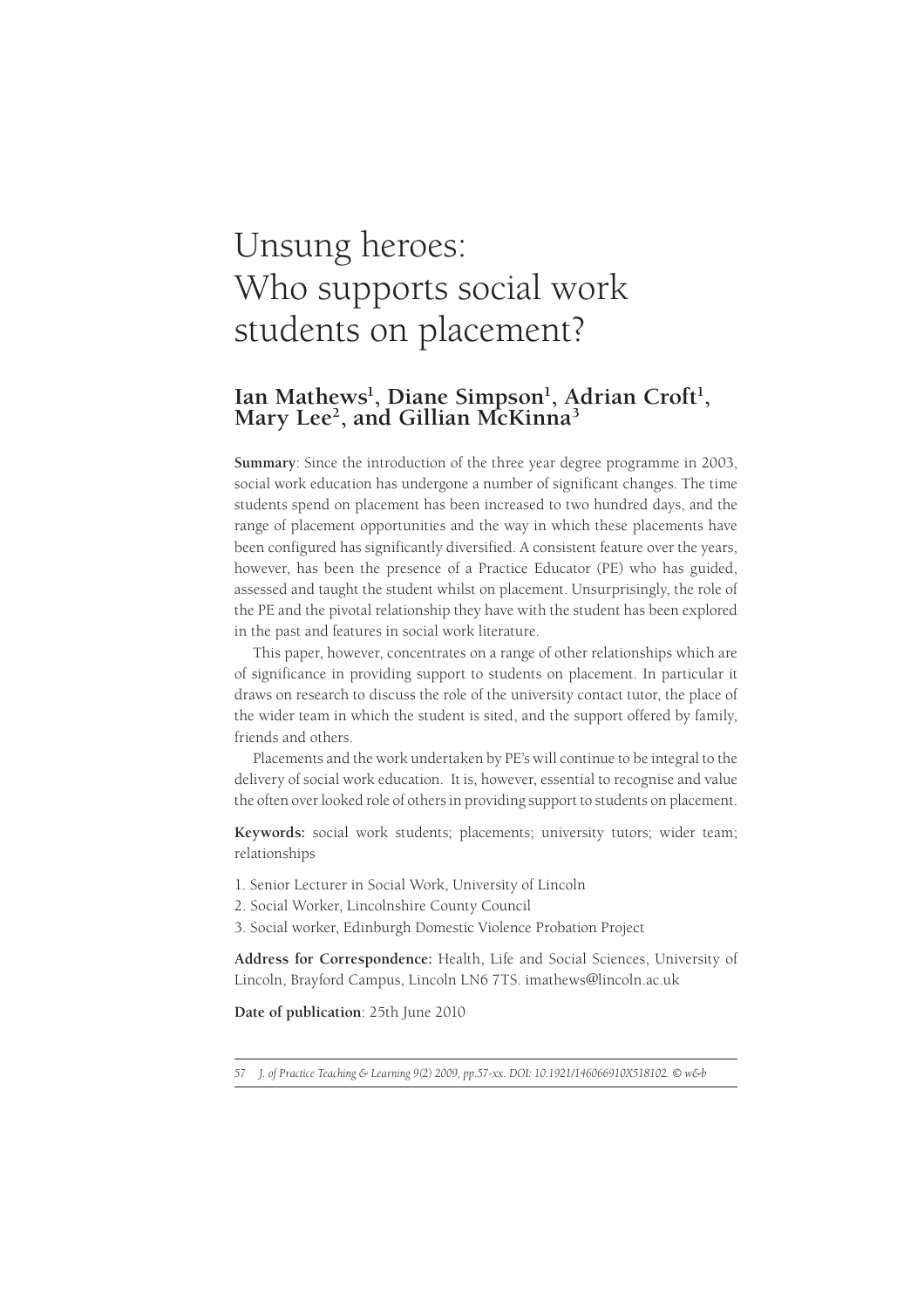## Introduction

The creation of a new social work degree in 2003 led to a transformation of social work education and training, including the requirement that students should complete a minimum of two hundred days of practice learning in a social care setting (Department of Health, 2002). This increased emphasis on learning from practice, coupled with government targets doubling the number of social work students, brought many challenges to those involved in delivering and supporting the social work degree. Not least, the need to ensure the sufficiency and quality of practice learning opportunities (Williams, 2008).

The social work degree is no longer new and continues to evolve in an atmosphere of professional challenge and change. For example, the validity of the social work profession continues to be questioned by high profile cases such as Baby Peter and the perceived failure of social workers to intervene effectively in the lives of the most vulnerable children. The roles and responsibilities of social work have been both formally examined by government (GSCC, 2008 ) and informally questioned by the public and press. Given this context, and the current review of both the social work degree and the establishment of a social work taskforce, it is right that the profession considers the way it prepares students to become practitioners both in terms of the teaching input provided by the universities and the practice learning provided in the workplace.

The latter component is often viewed by students as being the most important part of their education and is seen by employers as an opportunity for students to engage in 'proper' hands on social work (Doel and Shardlow, 1996). Whilst it would be not be wise to uncritically accept the popularity and effectiveness of the placement, it is clear that it forms an integral part of student learning and is often highly valued.

Social work placements in the UK are configured in a number of different ways, using a number of different models. For example, the private, voluntary and independent social care sector is increasingly being used as a source of placements in a way which would have been unthinkable a few years ago (Doel *et al* 2007). Creative supervisory arrangements are also being used, sometimes involving an off site practice educator (PE) and an on site supervisor (Doel *et al* 2007). The two hundred day requirement is also configured in a number of

*<sup>58</sup> J. of Practice Teaching & Learning 9(2) 2009, pp.57-71. DOI: 10.1921/146066910X518102. © w&b*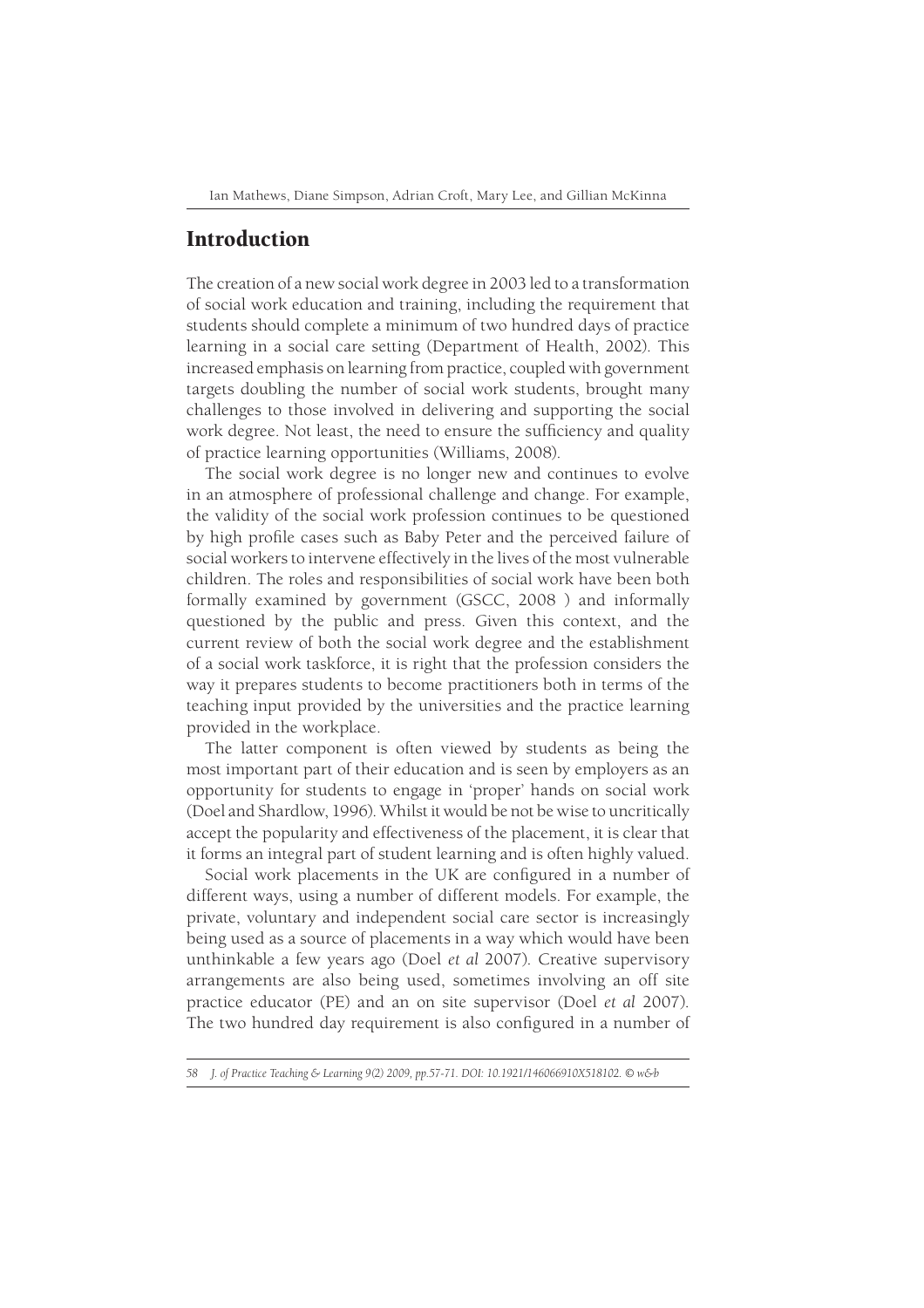innovative ways by universities according to local need and demand.

Central to the arrangement of all placements, however, is the use of a PE who fulfils a number of important roles including oversight and supervision, direct teaching, and critically the evaluation of competency. (Danbury, 1994). The function and influence of the PE has been widely researched and the role is ordinarily viewed as being essential to the success or failure of the placement. The literature tends to echo a number of recurrent themes; the centrality of the PE to student learning, the way the student models their practice on the PE, and the significance of the inspiration/encouragement/guidance provided by the PE (Doel and Shardlow,1996; Parker, 2004; Buck, 2007).

In particular, research highlights the notion that the relationship between the PE and the student is of crucial importance. Lefevre (2005) traces the historical evolution of this relationship from being a quasi therapeutic, psycho dynamic type of relationship, in the early days of practice teaching, to a more egalitarian, functional relationship in contemporary social work. Whilst it might be possible to generalise about the evolution of styles and methods within practice teaching, educational relationships are complex and varied. Whether the relationship is as simple, or the progression as clear cut as portrayed, is open to debate. These misgivings apart, Lefevre (2005) provides an interesting study on the significance of relationship and concludes that feelings of anxiety, vulnerability, lack of confidence and dependency exhibited by students on placement were often a response to how the relationship between them and their PE was developed and sustained. Students who experienced a nurturing relationship characterised by openness, encouragement and creativity were far more likely to thrive than those who had an inflexible and uncaring relationship with their PE. This theme has been echoed by previous studies which found that student feedback on problematical placements often reflected the absence of a positive relationship between student and PE (Urbanowski and Dwyer,1988; Rosenblatt and Mayer,1975).

Whilst the importance of the PE should not be underestimated, other significant relational influences within the placement setting have not been so widely researched. It could be argued that a placement is a complex mix of relationships and influences, some negative, some positive. A student rarely enters a placement entirely unsupported. They often bring with them a diverse set of relationships comprising family, friends, other students, and university support systems. All of

*<sup>59</sup> J. of Practice Teaching & Learning 9(2) 2009, pp.57-xx. DOI: 10.1921/146066910X518102. © w&b*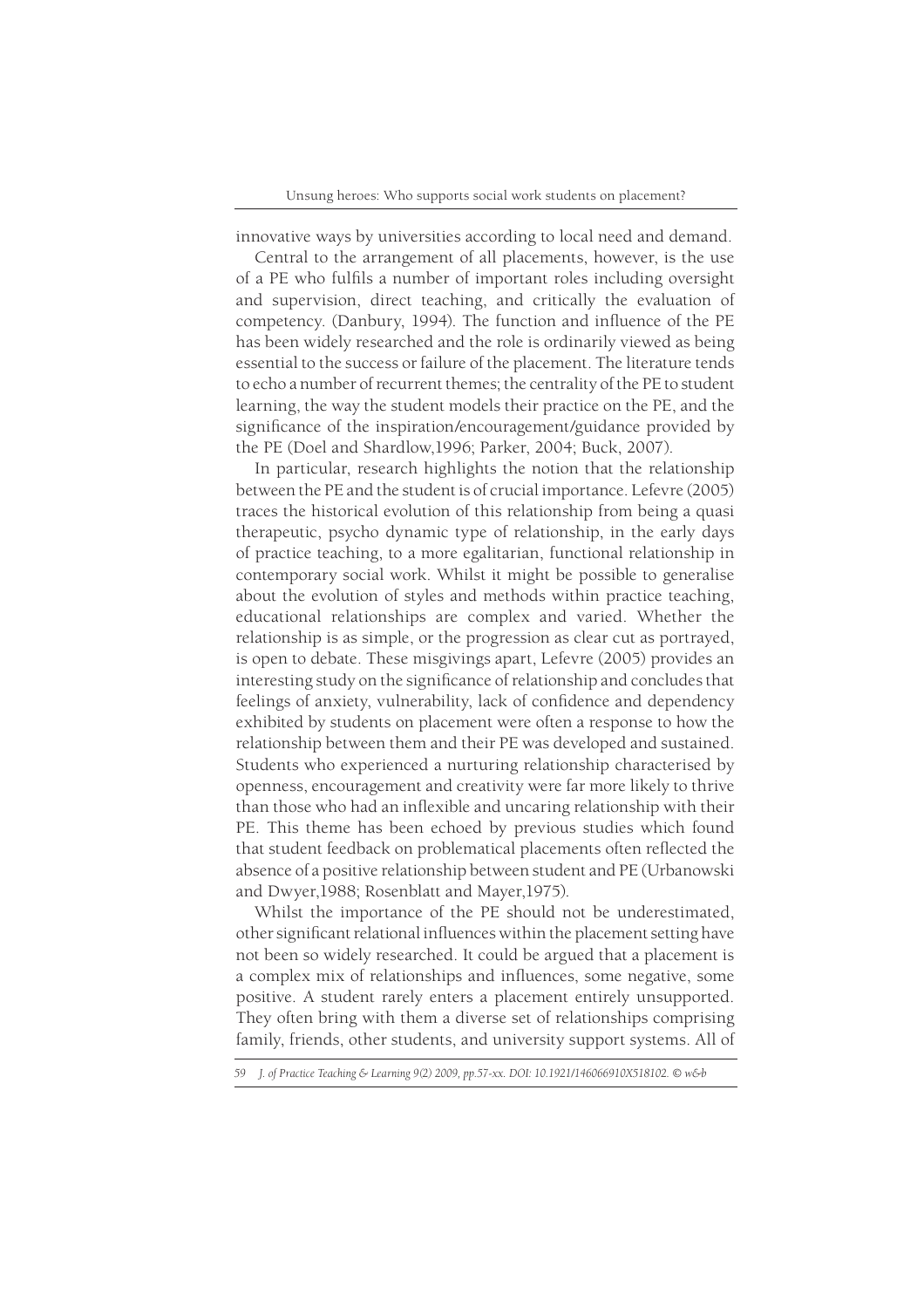these relationships exert an influence on the student's ability to make sense of their placement and to achieve learning whilst on placement.

Equally, the PE does not work in isolation but is reliant on an evolving, eclectic set of relationships to assist him/her in making work available to the student, monitoring that work, and making objective decisions about competency. In other words, the PE requires the support of colleagues, managers, administrative staff, external agencies, service users and carers if the placement is to succeed.

This article, based on ongoing research, provides a student perspective on the significance of these wider relationships as a means of support, or hindrance, to the placement experience. In particular, it examines the role of the university based tutor, the influence of the wider team in which the placement occurs and the helpfulness, or otherwise, of family, friends and other students.

## The study

In 2008 the Lincoln campus of the University of Lincoln celebrated the graduation of the first cohort of students from its BSc (Hons) Social Work programme. Given the landmark nature of this event, it felt appropriate to evaluate the success of the degree from a student and employer perspective. An innovative research study, involving both academic staff and current students, was commenced to evaluate the extent to which the programme equips students for professional practice.

The initial phase of the research obtained the views of students immediately following qualification through a mixed methods approach using questionnaires and semi-structured interviews. Social work training at the University of Lincoln is offered at two sites; Lincoln and Hull. The questionnaire was distributed to all graduates  $(n = 118)$ constituting 39 graduates at the Lincoln Campus and 79 graduates at the Hull Campus. A total of 25 questionnaires were received from students at the Lincoln campus, giving a response rate of 64.1%. Nine questionnaires were returned from the Hull campus, giving a response rate of 11.4%.

Whilst it is acknowledged that the return rate is a limitation of the study, nine respondents ( 6 from Lincoln and 3 from Hull) subsequently agreed to take part in an in depth semi structured interview and the

*<sup>60</sup> J. of Practice Teaching & Learning 9(2) 2009, pp.57-71. DOI: 10.1921/146066910X518102. © w&b*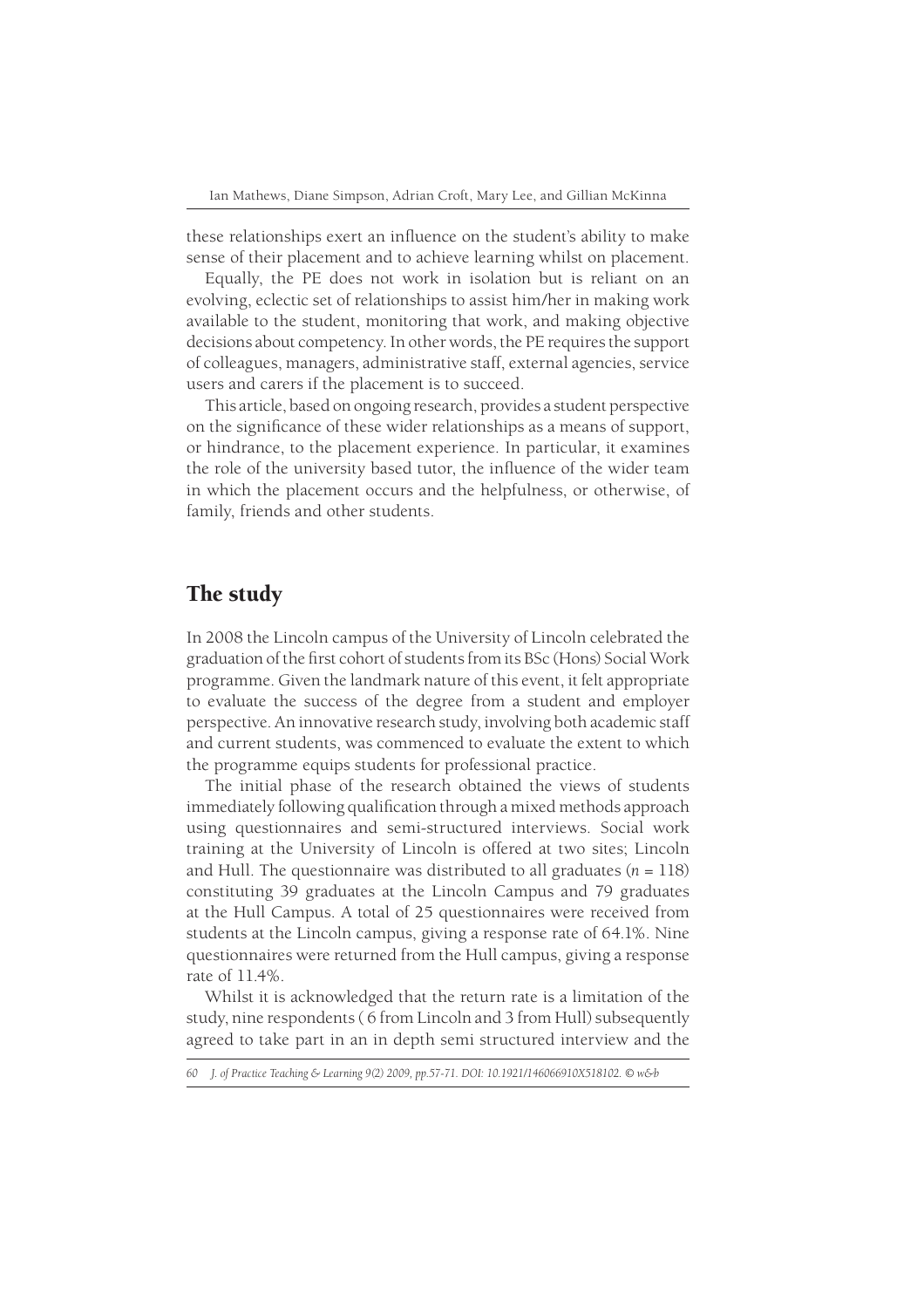combined data was analysed. The questionnaire provided a considerable amount of background data concerning students' views of the course, whilst the interviews provided a more detailed analysis.

The initial data analysis raised a number of issues regarding how students are prepared for professional practice, including the significance of practice learning and the relationships which impact on students on placement. In particular, students provided interesting observations about the role of the university tutor and how they viewed their relationship with them.

#### The role of the university tutor

Comparatively little research has been undertaken into the role of the university tutor within social work education. Tutors traditionally have a variety of tasks encompassing the development of academic and professional skills, as well as a broad pastoral/welfare role, with individual students. This role is often in addition to formal teaching and pedagogical commitments. Contact with tutees is limited and often confined to periodic group or individual tutorials throughout the academic year. Degenhardt ( 2003) further suggests that this level of support has diminished in recent years due to a diminution of resources, as opposed to sound educational reasoning. Moreover, it is not always the case that university tutors take responsibility for their 'own' tutorial group once they go out on placement. Consequently, prior contact between students and those tutors who support them on placement can be limited.

Prior to going on placement students were provided with a number of 'preparation for placement' days which offered advice and guidance on all aspects of placement life. Some tutors who would go on to provide placement support were involved in these days, but the majority of preparation was undertaken by the university Placement Co-ordinator and a small team of experienced PE's. Support to students on placement is given priority by the university but is often at arms length – telephone contact, e-mail correspondence, informal discussion at recall days, etc. Formally only two meetings take place with the tutor in the placement setting; one at the beginning to chair the learning agreement and one mid way through the placement to review learning and progress. The

*<sup>61</sup> J. of Practice Teaching & Learning 9(2) 2009, pp.57-xx. DOI: 10.1921/146066910X518102. © w&b*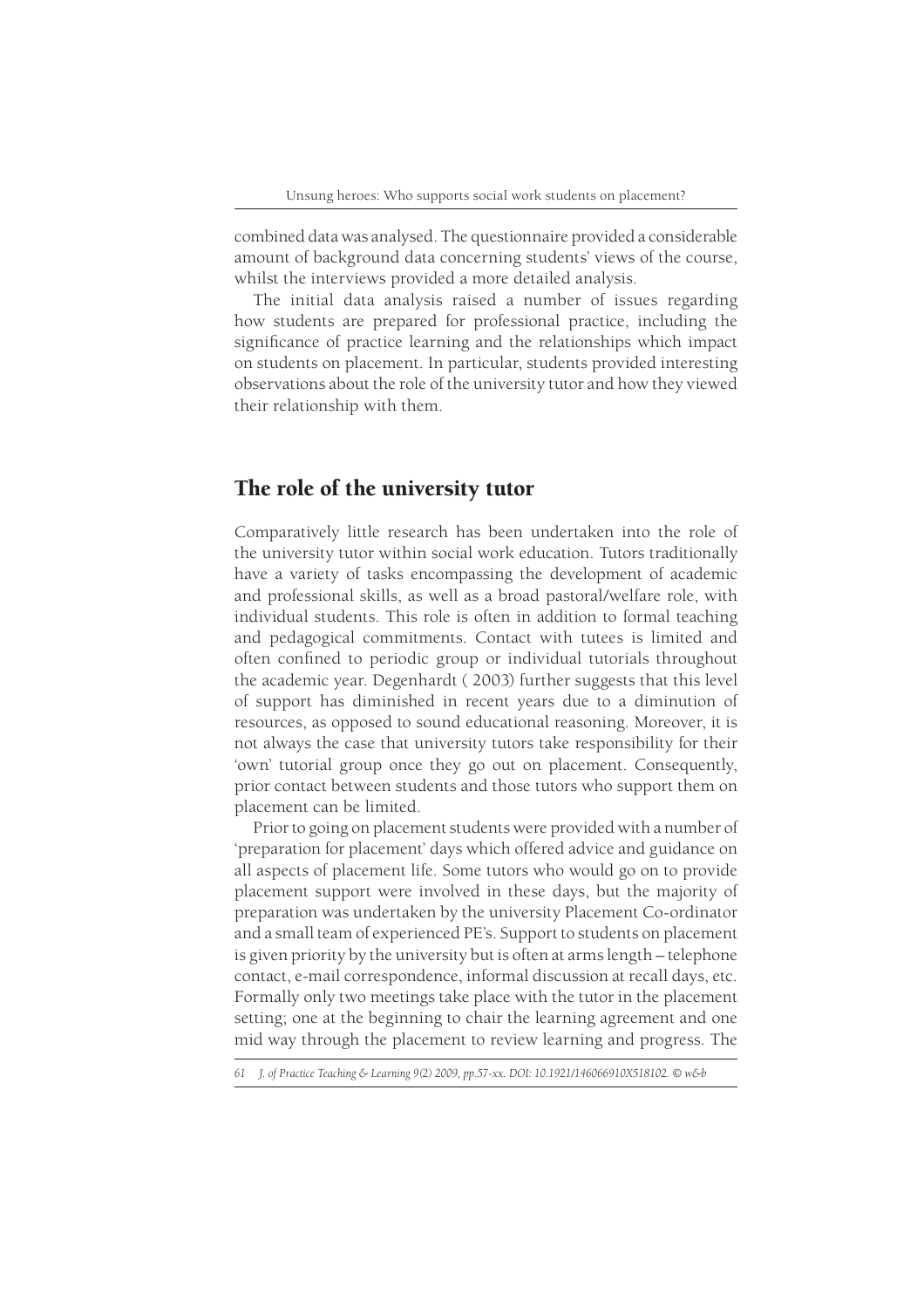learning agreement places the onus on the student and PE to contact the university tutor should problems occur. If difficulties do emerge additional face to face support is provided.

The research literature perhaps reflects this limited contact by implying that both students and PE's hold ambivalent views regarding the role and significance of the university tutor in the management of the placement. For example, Sharp (2000) found that PE's sometimes felt undermined by tutors in the difficult task of failing a student and that their input was not particularly valued. Other studies indicate that PE's feel that tutors do not communicate as often as they should, do not sufficiently value the centrality of the role of the PE, and are viewed as being peripheral to the placement by both PE and student. (Burgess and Phillips,2000; Shardlow and Doel, 2002)

This ambivalence, however, was not fully reflected by the responses given in the study. Data analysis of the questionnaires indicated a high degree of satisfaction with the role of staff in the university teaching and tutorial setting with thirty one (76.4%) respondents indicating that staff were 'extremely important' or 'quite important' to their development. Crucially, no students indicated that staff were 'not very important' or 'not at all important' to their development whilst at university. Staff then were valued and seen to be of significance when undertaking university based teaching and support roles.

The semi structured interviews, however, found that respondents expressed divergent opinions concerning the quality of support they received from their university tutor whilst on placement. Five out of nine respondents expressed positive views, whilst the remaining four respondents were more critical.

Negative views of tutors tended to echo the criticisms raised within the literature. For example, one student in particular seemed to have great difficulty with her tutor who changed appointments, seemed to be rushed on his visits, was unwilling to look at her work and generally failed to provide adequate support. Another criticism from two interviewees was that tutors 'didn't do anything' even when they were aware of difficulties.

*' I used to ring her up and say, look this placement is not working, I'm not getting out of it what I should be getting out of it. Could you do something about it? … and she would come in and sit there and not do a lot really.'*

*62 J. of Practice Teaching & Learning 9(2) 2009, pp.57-71. DOI: 10.1921/146066910X518102. © w&b*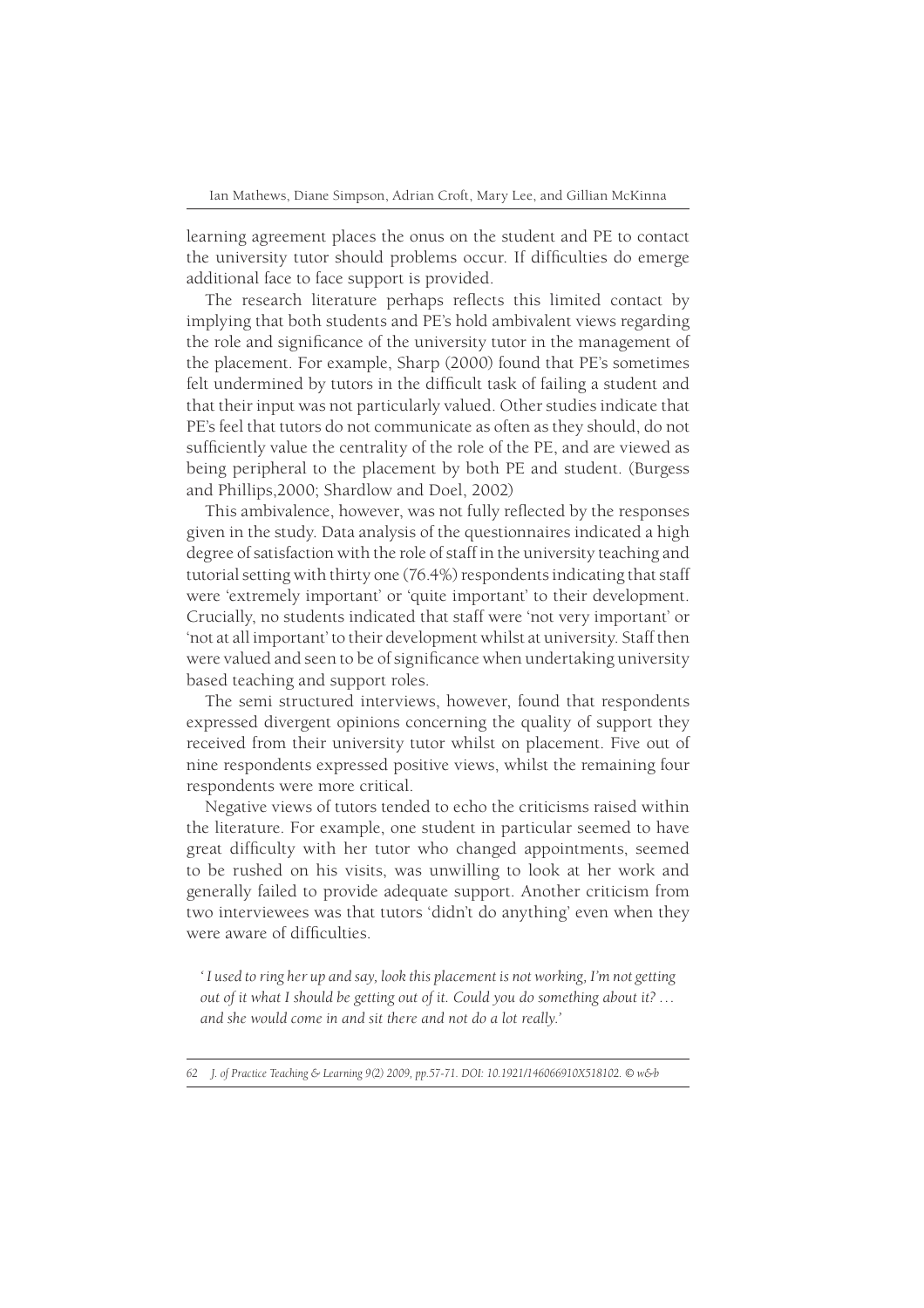Two other interviewees indicated that they had had issues on placement but failed to contact their tutors because they did not feel confident that they would receive a helpful response. These negative experiences, however, were not typical of the cohort and other students indicated that they had received good support on placement.

What students valued about their tutor can be broken down into three discrete elements. Firstly, students appreciated a responsive tutor – someone who responded to e-mails, who replied to messages left for them and kept pre-arranged appointments. In passing, we may reflect that these attributes are the same as those mentioned by service users when referring to social workers. Speaking of the tutors who supported her on both of her placements, one interviewee said

*.. both of them attended their appointments as arranged, they were there, they responded to e-mails, telephone calls when I had things to clarify or issues .... I know when I e-mailed I got a response, if I needed support I know they both would have been there.'*

Students also valued a tutor who actively supported them at times of crisis. This was not only support provided when students felt nervous about the placement or how they were to evidence their competency, but help at times of personal crisis. For example, two interviewees spoke of family and relationship problems that had adversely affected them on placement. Whilst their PE and other members of the team were supportive, it was the university tutor who provided the most assistance. For example, one student recalled having difficulties on her first placement and telephoning her university tutor in tears. Her concerns were recognised and acted upon. A second interviewee stated

*I had a lot of things going on in the second placement as well, personal life, and he was able to really support me in that way and I was very appreciative because with all the stuff that was going on in my home life with family it was*  very difficult to undertake any sort of further study.

Finally, students also valued tutors who pushed them to succeed or challenged them about their practice. This appeared to be an extension of the pedagogical relationship that had previously existed in the campus setting. One interviewee acknowledged that her placement tutor had always academically pushed her and encouraged her to do

*<sup>63</sup> J. of Practice Teaching & Learning 9(2) 2009, pp.57-xx. DOI: 10.1921/146066910X518102. © w&b*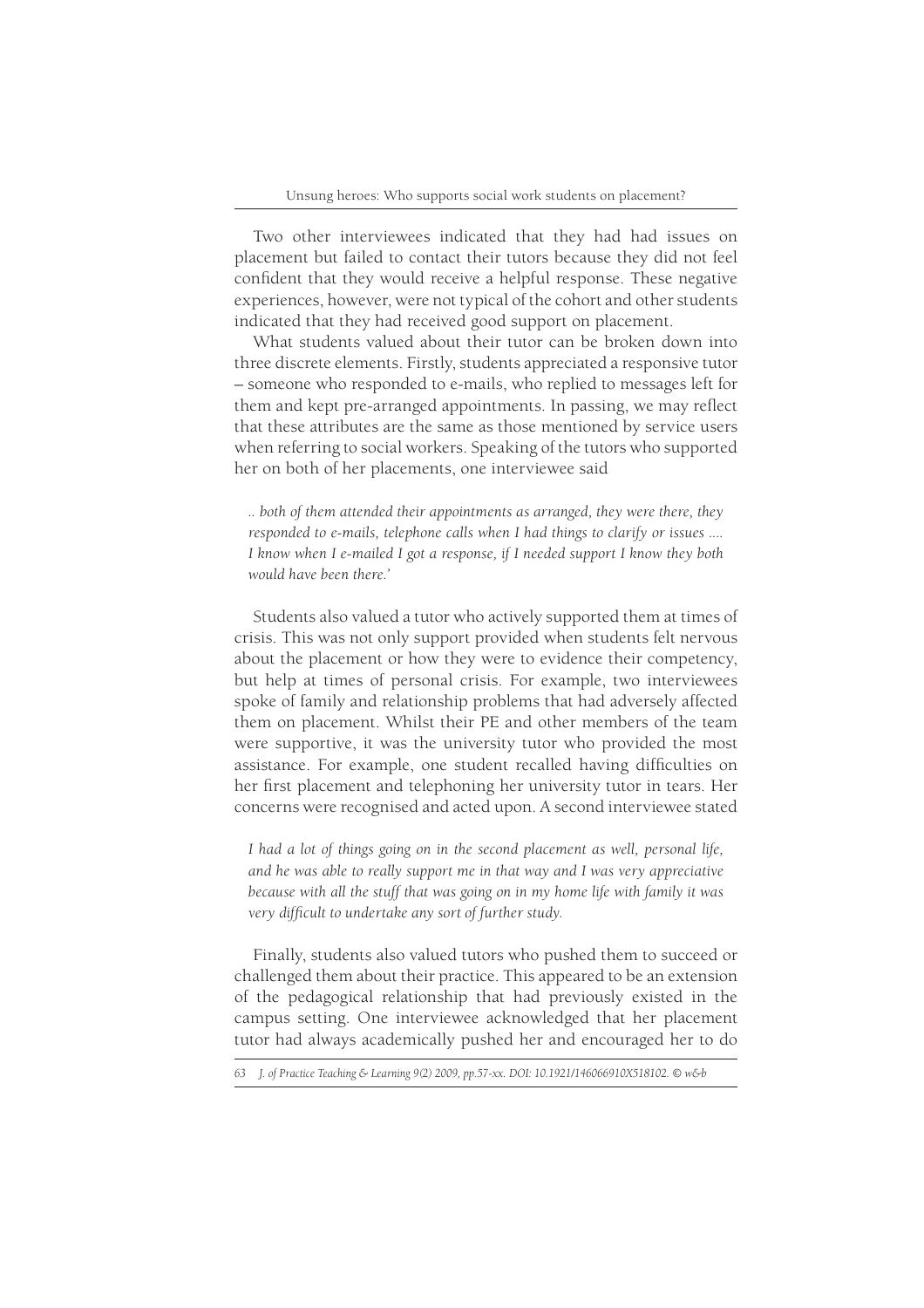better. Another interviewee stated that her tutor was especially skilful at challenging her to see how theory fitted with practice, or to consider different ways of working during placement visits. These insights were clearly valued as they gave added impetus to the placement and reinforced the work of the PE.

It is interesting that both positive and negative experiences of the support provided by university tutors to students on placement seem to reflect pre-existing relationships. For example, the interviewee who expressed most concern regarding her lack of support had complained at the commencement of her placement that she did not want the tutor allocated to her as her experience of him at university led her to doubt his ability to motivate her or to keep appointments. Yet those interviewees (n=5) who spoke positively of their relationship with their tutor on placement noted that they already had a good relationship with them from their contact at university. Consequently, they felt that their working relationship was already sufficiently well developed as to give them confidence that they would be appropriately supported.

In summary, whilst contact with university based tutors was sometimes limited, the quality of their input and the timeliness of their response was valued by students. Pre-existing relationships formed between individual students and tutors also seemed to offer some indication, at least in students' minds, as to how good the support provided by the tutor would be. Whilst university based staff are undoubtedly pressurised they need to recognise that the creation and development of a positive working relationship with their students is highly valued – both in the campus and on placement.

# The role of the wider team

Contemporary social work education is firmly sited within a multi disciplinary, inter professional framework. As social workers are now employed in a range of organisations, working alongside an array of other professionals, it is appropriate that social work placements reflect the complexities and dynamism of practice. As has been previously argued, placements do not take place in a vacuum and students need to learn how to build and use positive relationships with a range of people who will be present in their placement setting.

*<sup>64</sup> J. of Practice Teaching & Learning 9(2) 2009, pp.57-71. DOI: 10.1921/146066910X518102. © w&b*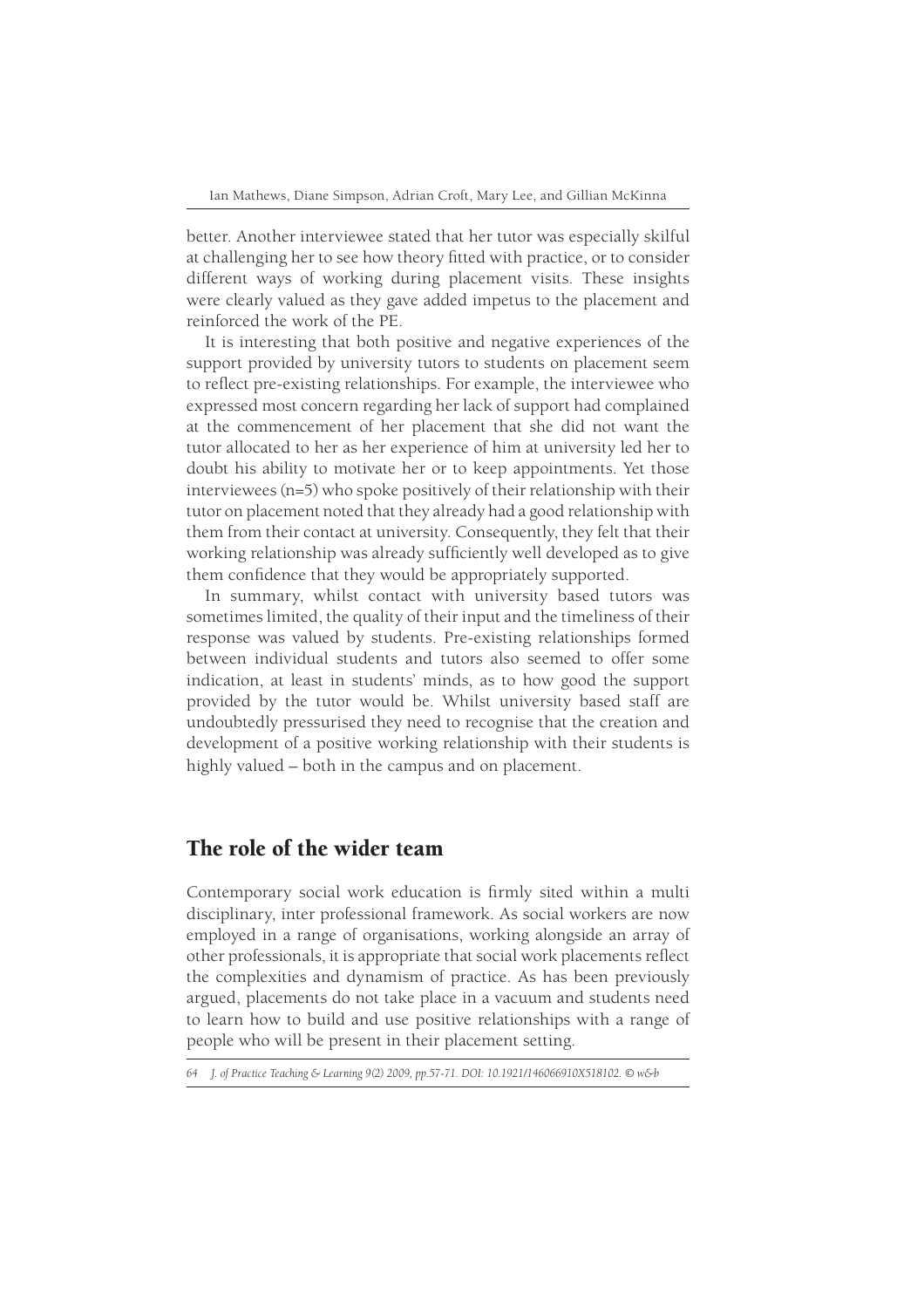All nine interviewees were asked about the role of the wider team in their development whilst on placement. A common theme, noted by three students, was the opportunity to learn from other professionals who were members of the wider team. As one interviewee stated:

*... without a doubt the team were fantastic. It was a multi disciplinary team and I learned so much from everybody. There were probation officers, police officers, education workers. It was just fantastic.*

Whilst other student experiences may not have been quite as vibrant, it was noticeable that the opportunity to work with and talk with professionals from other backgrounds was highly prized. Occupational therapists and community nurses were singled out as being particularly helpful in providing the opportunity to undertake shared work and joint visits. Again three interviewees mentioned how valuable it was to have 'lots of visits' with non social care colleagues. This may reflect their learning styles, but may also indicate that social work students genuinely do want to learn about other professional approaches.

Teams that were viewed as being supportive seemed to have had an explicit culture of learning. This was evident in a number of ways. For example, one team had a number of students on placement at the same time, another team had a lengthy history of providing placements, whilst others seemed to embrace the idea of learning through staff and students accessing courses and other forms of learning. These teams seemed to welcome students and implicitly gave students permission to approach a range of team members for advice and assistance – not just the PE. For example, one interviewee said;

*Everyone was very supportive and it wasn't like I could only go to my supervisor, I could ask any of them for assistance and they were all more than willing to help, so they were all brilliant.*

It was unclear what motivated these 'teaching teams' to provide such a positive experience. It could be argued that team managers, or experienced practitioners within the team, set the tone – although this was not explicitly mentioned. Other research indicates that the employing organisation can be ambivalent, even hostile, towards staff to taking on the role of PE (Develin and Mathews, 2008). Given these contradictions and uncertainties, further research is required to

*<sup>65</sup> J. of Practice Teaching & Learning 9(2) 2009, pp.57-xx. DOI: 10.1921/146066910X518102. © w&b*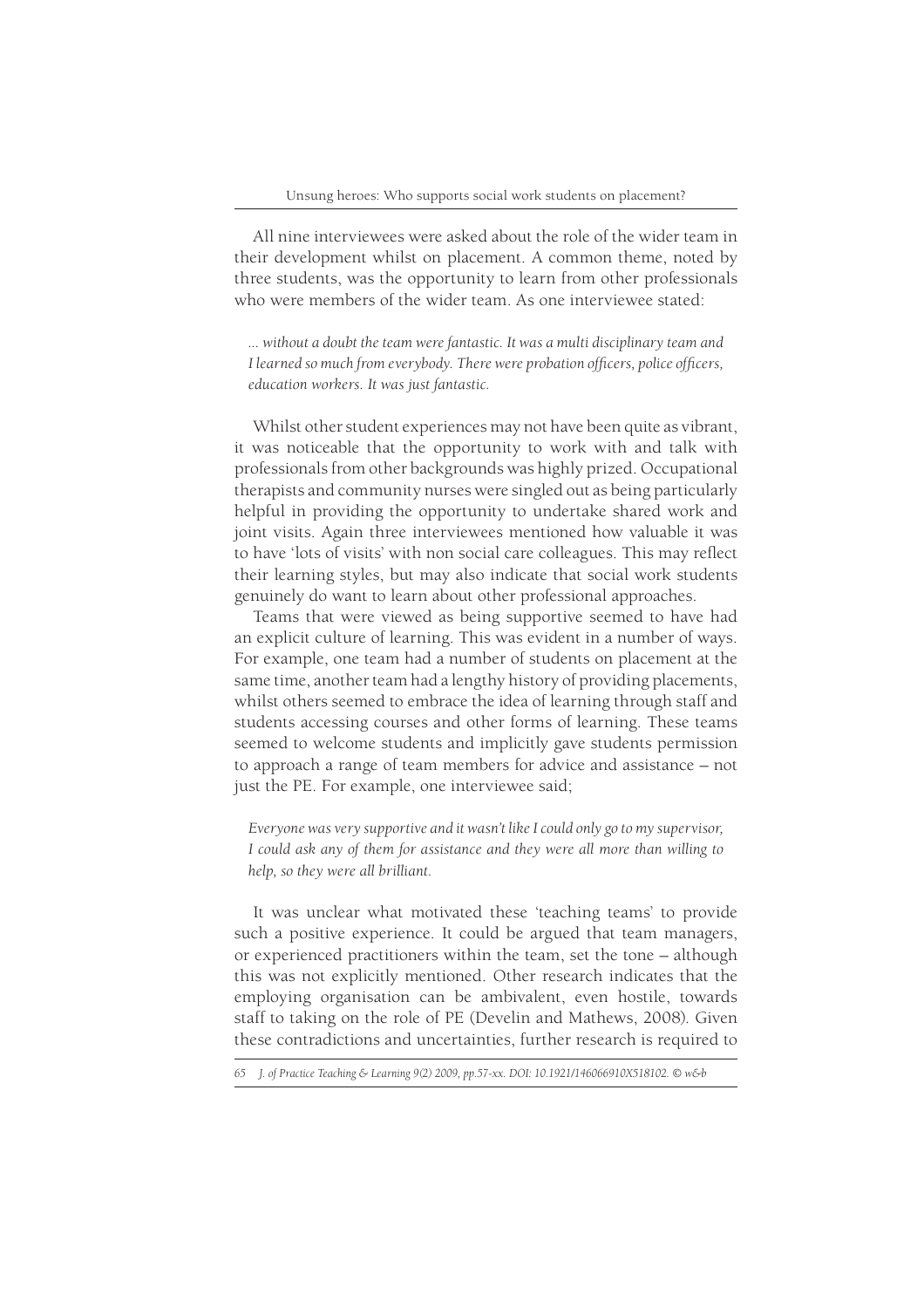examine the role of supportive teams as they can clearly be a source of inspiration.

Not all teams, however, were so supportive or harmonious. One interviewee, reflecting on her first placement said:

*... they were all very nice but because they didn't understand why I was there I think they didn't include me in a lot of things that I would like to have been included on – like different meetings and things like that.*

Whether this was due to poor practice within the team or a lack of proactivity from the student is unclear, but it highlights the need for universities to be rigorous in the way that placements are chosen and learning agreements are configured.

Another interviewee felt that difficulties with relationships and dynamics within the team impacted on her placement as staff tried to involve her in disputes and arguments. She had the good sense to stay outside of these games and reflected that she had learnt a valuable lesson from the experience:

*You are not always going to work somewhere where everyone gets on. It's not*  always going to be rosy and great and you are going to have to find a way of *managing things- conflict resolution. You are going to have to find a way of dealing with things and working with people, because it's the real world.*

Two other interviewees challenged what they saw as poor practice in their teams. Both expressed concern about their perceived powerless positions as student learners within established teams and worried as to how their challenges would be viewed. In the event, the teams were sufficiently mature and well managed to be able to accept the criticism and work through any relationship difficulties that subsequently arose. Two other students expressed dissatisfaction with team members who they did not 'get on with'.

We could perhaps reflect that students seemed to have gained a typical and valuable experience of the realities of working in disparate and vibrant teams where fellow team members are both a source of support and a cause of conflict.

Students appeared to have minimal contact with team managers. Given the complexities of team management and the breadth of responsibility that many managers carry, this is not perhaps surprising.

*<sup>66</sup> J. of Practice Teaching & Learning 9(2) 2009, pp.57-71. DOI: 10.1921/146066910X518102. © w&b*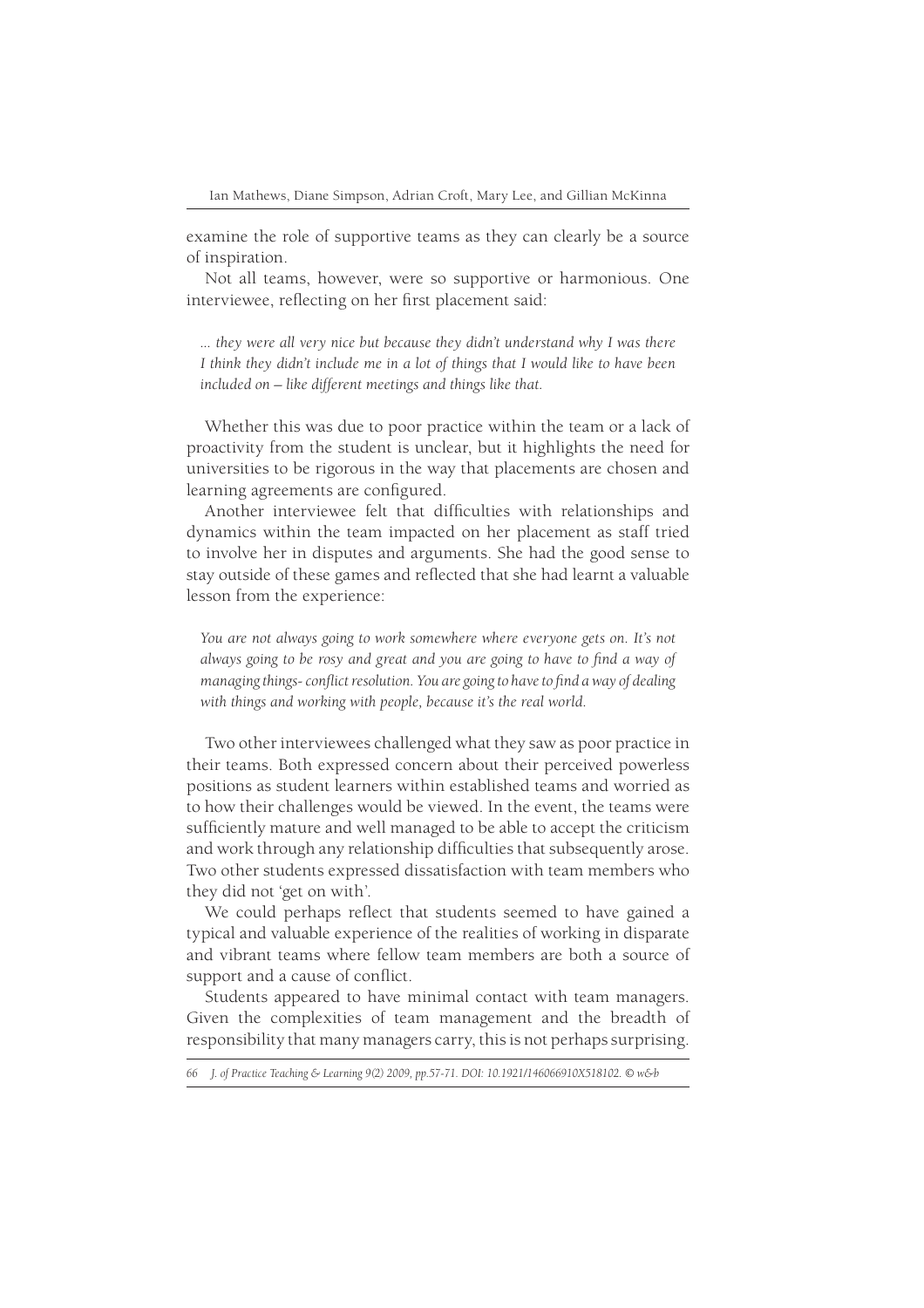As team managers seem to come to the fore when placements go wrong or where there are issues of competency or professional concern it would perhaps suggest that none of our respondents were weak practitioners (Sharp & Danbury 1999). This detached relationship between student and team manager is echoed elsewhere in research that suggests that team managers do not play a pivotal role in encouraging staff to become PE's (Develin and Mathews 2008). Two interviewees stated that team managers were supportive and could be approached if necessary. One, however, reported that her team warned her against approaching the team manager due to her firm and inflexible manner.

Finally, five out of nine interviewees implied that there were differences in the quality of support they received according to the size of the team in which they were placed. To generalise, the bigger the better! Larger teams seemed to be able to provide a greater breadth of experience, and were in a better position to offer inter professional learning.

For example, one interviewee said

*… on the mental health placement, there was again a variety of professionals in that team including nursing staff, support workers and social workers and consultants and all sorts..*

She noted that the variety of approaches and perspectives was helpful to her professional development as it encouraged her to think about the role of social work in a multi disciplinary setting. Smaller teams on the other hand could be stifling, with relationships being intense and inhibiting. For example, one interviewee recalled how her team comprised of herself, a manager & her PE. She felt unable to voice any concerns and hemmed in by people in authority who were continually assessing her.

Buck (2007) notes the importance of the wider team in her analysis of 'what makes a good placement'. We could further suggest that it is the relationships within the team, and the relationship that the student makes with the team, that is of prime importance. This is echoed by Bradley (2008) in her study of the induction experiences of newly qualified workers where the success of their induction programme seems to depend on the quality of the relationships the inductee forms with a range of team members including colleagues, administrative staff and managers. If these relationships are 'genuine, warm' and

*<sup>67</sup> J. of Practice Teaching & Learning 9(2) 2009, pp.57-xx. DOI: 10.1921/146066910X518102. © w&b*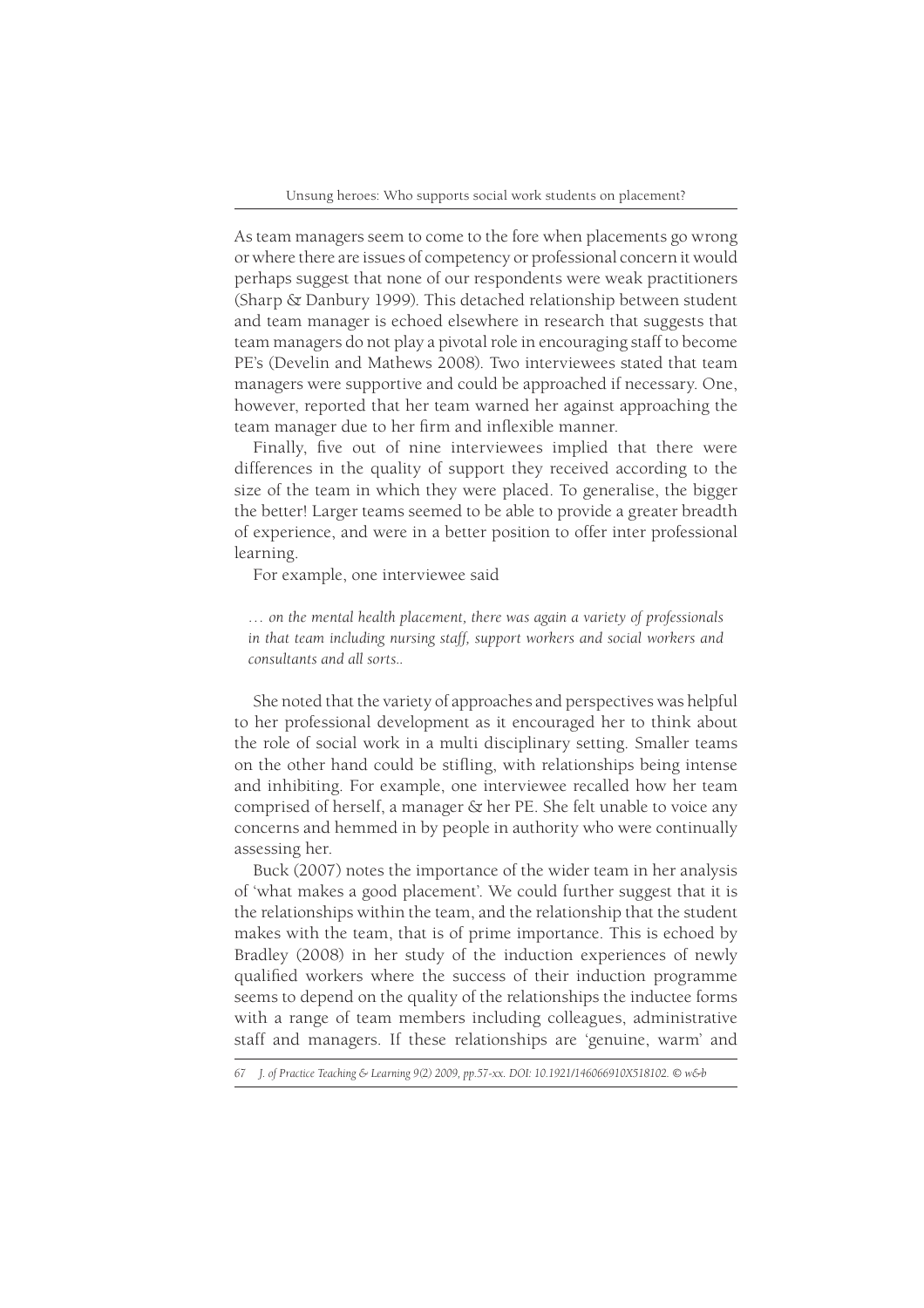supportive the induction process is often felt to be successful. Teams therefore need to promote a learning culture and develop positive inter team relationships if they are to provide vibrant placement experiences. Given the apparent lack of managerial drive it is unclear how this ethos can be developed and sustained. It is unwise to speculate, but it may be driven by a few key members of staff who have developed a keen interest in practice education.

So far we have concentrated on the significance of formal relationships within the placement process. We now turn to those informal relationships which were identified as being of particular importance.

# Other significant relationships

All nine respondents indicated that support from family members, friends and fellow students had been integral to the successful completion of the degree programme. This support ranged from proof reading assignments, providing 'tea and sympathy' when difficulties arose, sharing ideas and resources, offering encouragement and the giving of practical support such as help with transport and child care arrangements. The importance of these informal relationships, especially the role of fellow students, has been previously noted (Buck, 2007, Papadaki and Nygren, 2006). In larger organisations, where there were a number of students present, students seemed able to replicate the supportive relationships they enjoyed in the university setting. Some PE's were able to organise group tutorials which were seen as being particularly valuable as they facilitated the sharing of ideas and experiences and echoed the familiarity of the university seminar.

On placement other relationships, notably the relationship with the PE, seem to take precedence over existing informal relationships. What was valued, however, was the sense of permanency and solidity provided by families, especially partners and parents, who could be turned to at times of stress or crisis. For example, one interviewee who was on a problematical overseas placement described contact from her mother as her major source of support. Without this consistent support she acknowledges that she would not have been able to successfully complete the placement.

It is also interesting that students explicitly recognised the centrality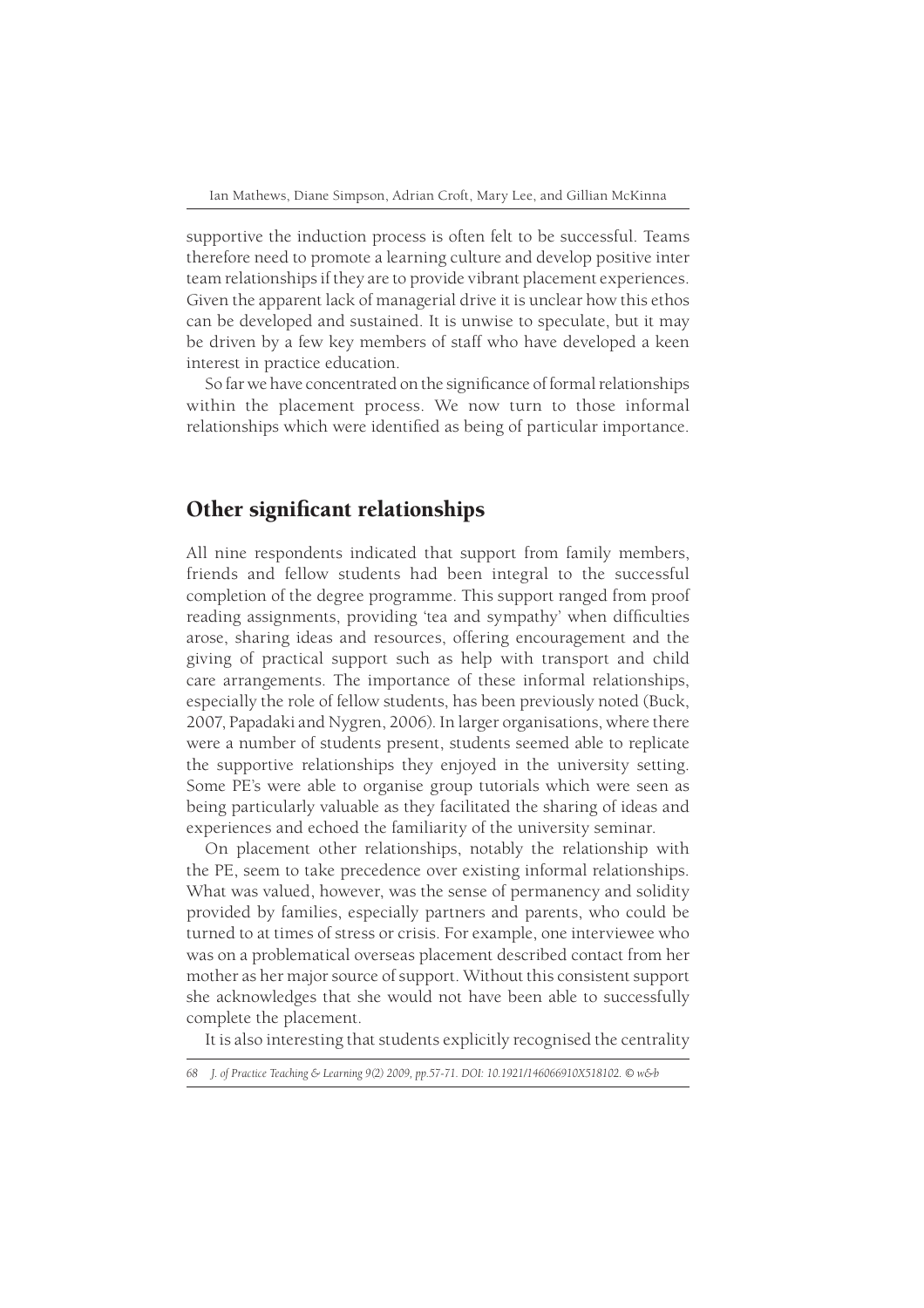of the service user to their learning on placement. One interviewee in particular was able to articulate how service users had assisted her professional development whilst on placement. The direct feedback they gave to her helped to define her strengths and those areas of her professional development which required attention. She felt that her skill level increased on placement due to her contact with service users, and that she was able to improve her overall performance as well as assisting service users to improve their lives:

*I suppose (that) service users have probably been of most importance (on placement) because without them I would not have been able to complete the course.*

This fundamental relationship is sometimes overlooked in social work literature and it is refreshing that students value the privilege they have of learning from the people they work with.

# Conclusion

This research has highlighted the significance of a range of relationships which contribute to the success or otherwise of a student placement. The pivotal role of the PE has been deliberately over looked in an attempt to concentrate on the importance of other relationships which are sometimes unseen and undervalued. Whilst the PE is always going to remain central to the placement, the importance of these other relationships should not be ignored as they provide a rich supportive context within which the student grows and develops.

Whilst it would be unwise to make too many recommendations from such a small study, the research indicates that placement organisers and university staff need to consider a number of themes.

Firstly, the importance of creating and sustaining positive relationships between university staff and students. As has been discussed, student perception of the quality of the support provided by tutors on placement seems to reflect pre-existing experience and relationships. Given the pressure of academic life it is not always easy to nurture students in the way that they would like. Nonetheless, it would appear that valued relationships are built on simple building

*<sup>69</sup> J. of Practice Teaching & Learning 9(2) 2009, pp.57-xx. DOI: 10.1921/146066910X518102. © w&b*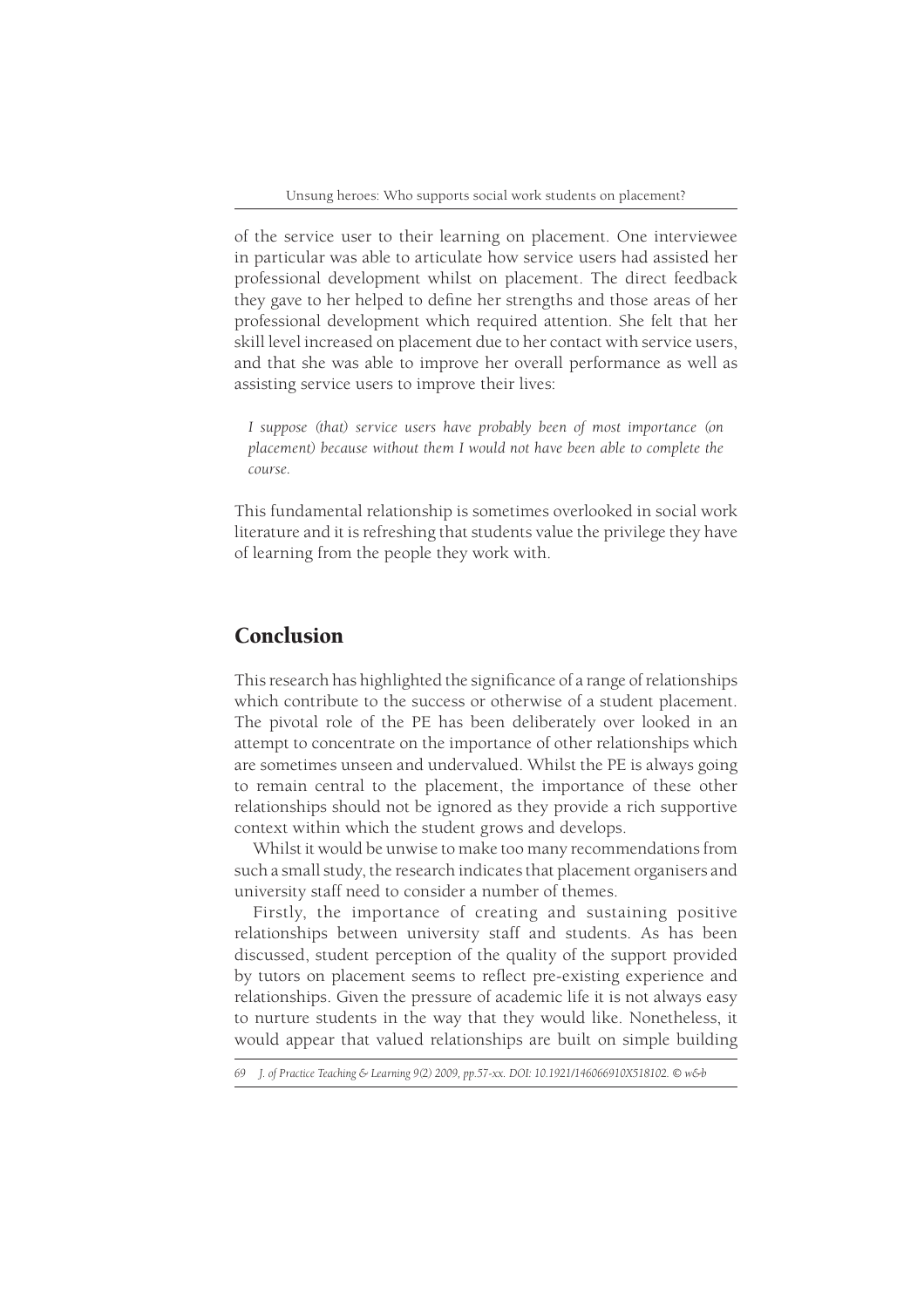blocks; such as good communication, keeping appointments, empathy and the ability to promote learning through challenge.

Secondly, this study highlights how valued placements in an inter professional setting were and demonstrates that students do want the opportunity to work with a range of professionals. Whilst this may not be 'new news' it does challenge those criticisms that were voiced when the new degree was launched which questioned the validity of placements where social workers were outnumbered by other professionals. Students value the opportunity to see other professions at work and seem to thrive in a multi professional atmosphere.

Thirdly, it was perhaps not surprising that students had mixed views of teams. Some teams were extremely supportive and further research is required as to what drives the culture that promotes these 'teaching teams'. A tentative conclusion from the study would be that larger teams are better equipped to meet the needs of students. Nonetheless, caution is required here as we may speculate that what students value from teams is the quality of opportunity, harmonious team dynamics and working relationships within the team that promote a learning environment. This often does not depend on size alone but reflects a more complicated mix of factors such as team management and culture. Finally, the study emphasises the importance of context in practice learning. Often the emphasis is on the relationship between student and PE which can implicitly exclude other significant elements within the teaching environment. As has been demonstrated, other relationships are crucial to the success or failure of the placement.

# References

- Bradley, G., (2008) The induction of newly appointed social workers; Some implications for social work educators. *Social Work Education* 27, 4, 349-365
- Buck, J., (2007) Social work placements: A student perspective, *Journal of Practice Teaching & Learning,* 7, 1, 6-12
- Burgess, R., and Phillips, R., (2000) On-site supervisors: the unsung partners in the training team? *Journal of Practice Teaching in Health & social work,* 2, 3, 28-46

Danbury, H., (1994) *Teaching Practical Social Work*. (3rd ed.) Aldershot: Arena Degenhardt, D., (2003) Teacher or supporter? The social work tutor's role in

*70 J. of Practice Teaching & Learning 9(2) 2009, pp.57-71. DOI: 10.1921/146066910X518102. © w&b*